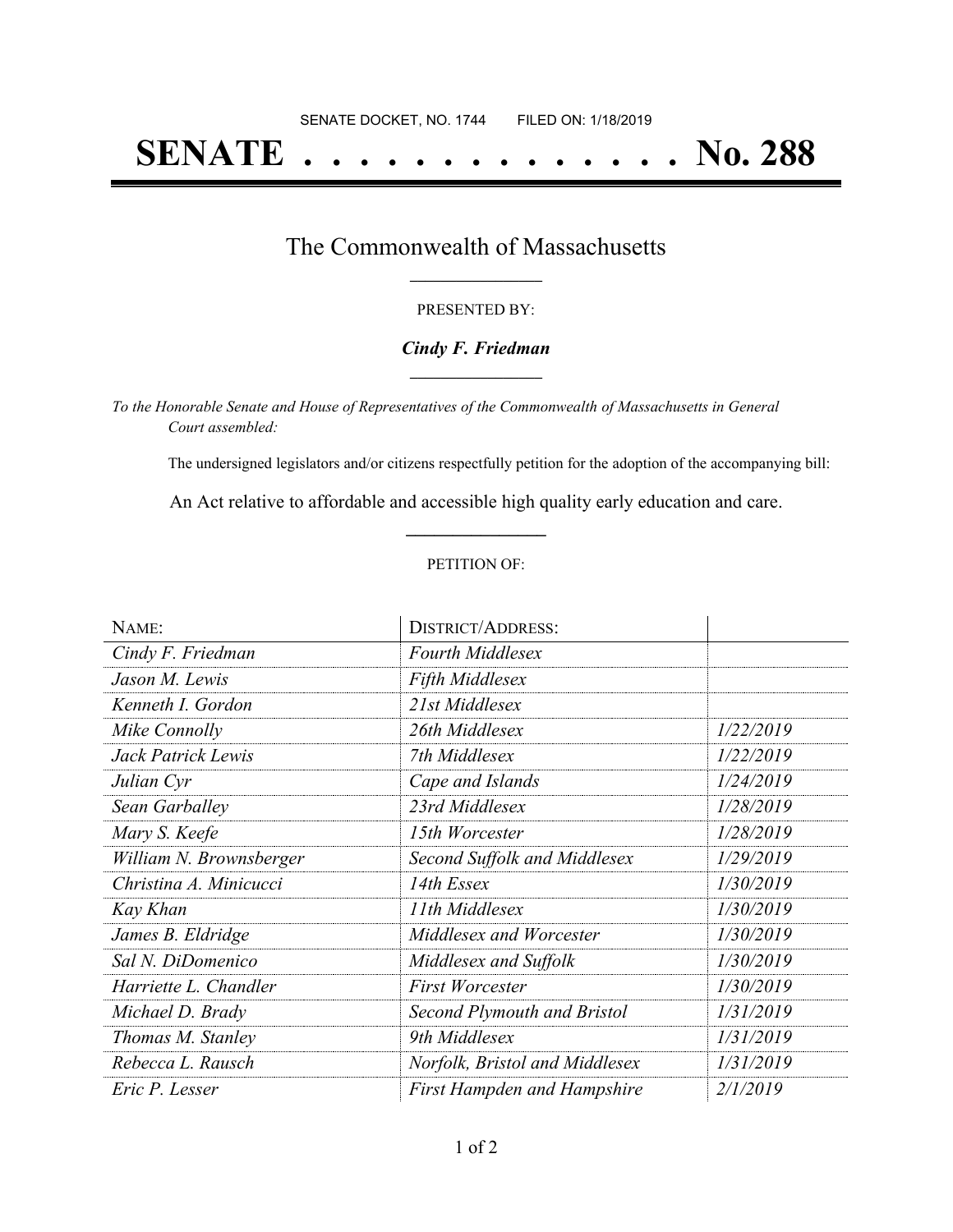| Joseph A. Boncore   | <b>First Suffolk and Middlesex</b> | 2/1/2019  |
|---------------------|------------------------------------|-----------|
| Michael J. Barrett  | <b>Third Middlesex</b>             | 2/1/2019  |
| Paul R. Feeney      | <b>Bristol and Norfolk</b>         | 2/1/2019  |
| David M. Rogers     | 24th Middlesex                     | 2/1/2019  |
| Barry R. Finegold   | Second Essex and Middlesex         | 2/1/2019  |
| Brendan P. Crighton | Third Essex                        | 2/1/2019  |
| James K. Hawkins    | 2nd Bristol                        | 2/1/2019  |
| Carlos González     | 10th Hampden                       | 2/4/2019  |
| Frank A. Moran      | 17th Essex                         | 4/4/2019  |
| Joanne M. Comerford | Hampshire, Franklin and Worcester  | 5/30/2019 |
| Adam G. Hinds       | Berkshire, Hampshire, Franklin and | 10/3/2019 |
|                     | Hampden                            |           |